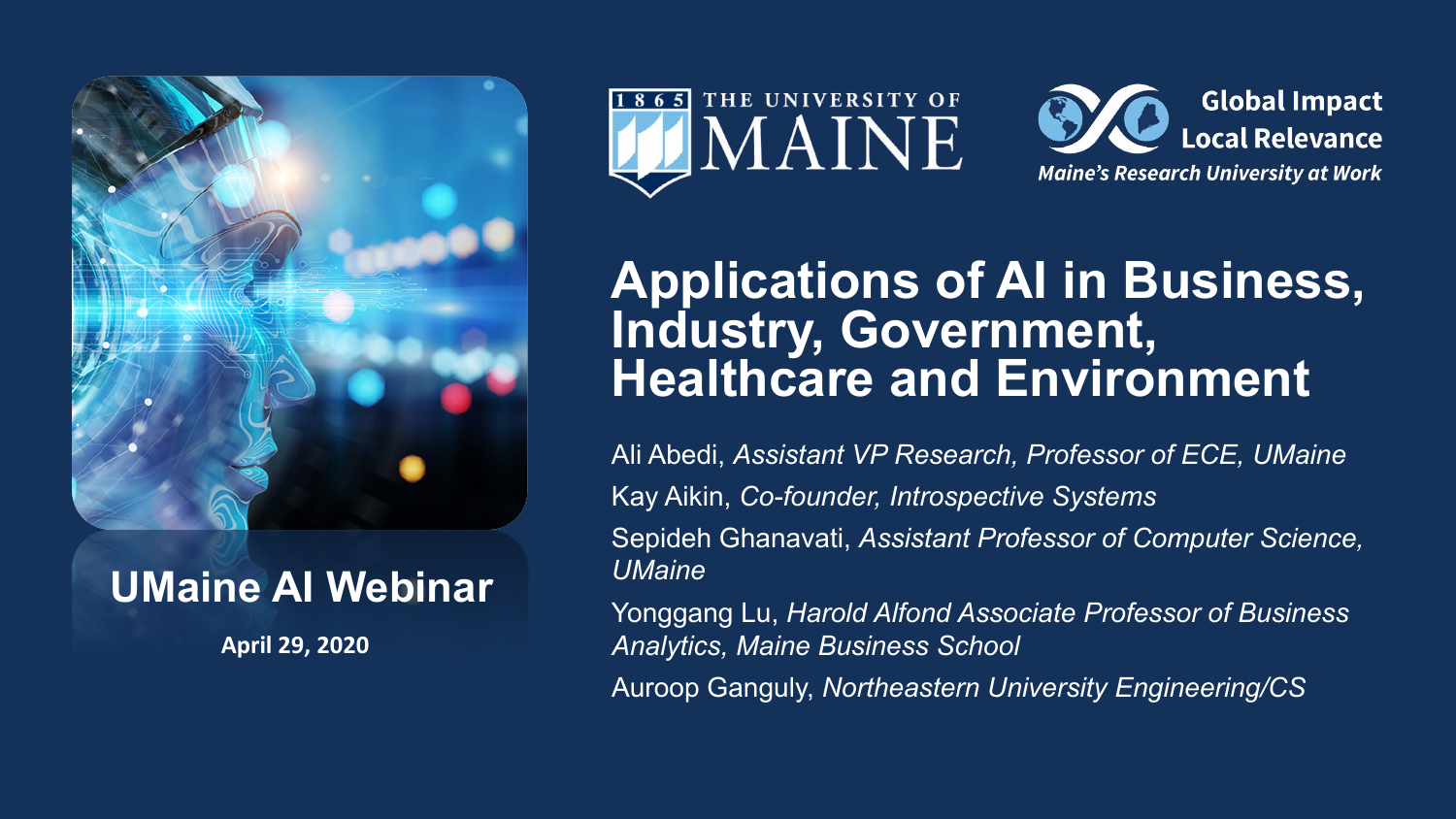

**Space Applications**

#### ❖ **Funded by NASA (2013-19): Wireless Leak Detection for ISS**

➢**Using AI to find leak signature and locations on ISS**

➢**6 Years, 1 postdoc, 2 PhDs, 2 MSc., 6 publications, 1 invention disclosure.** 



~\$2M, multiple years, WiSe-Net Lab, ECE Department, UMaine

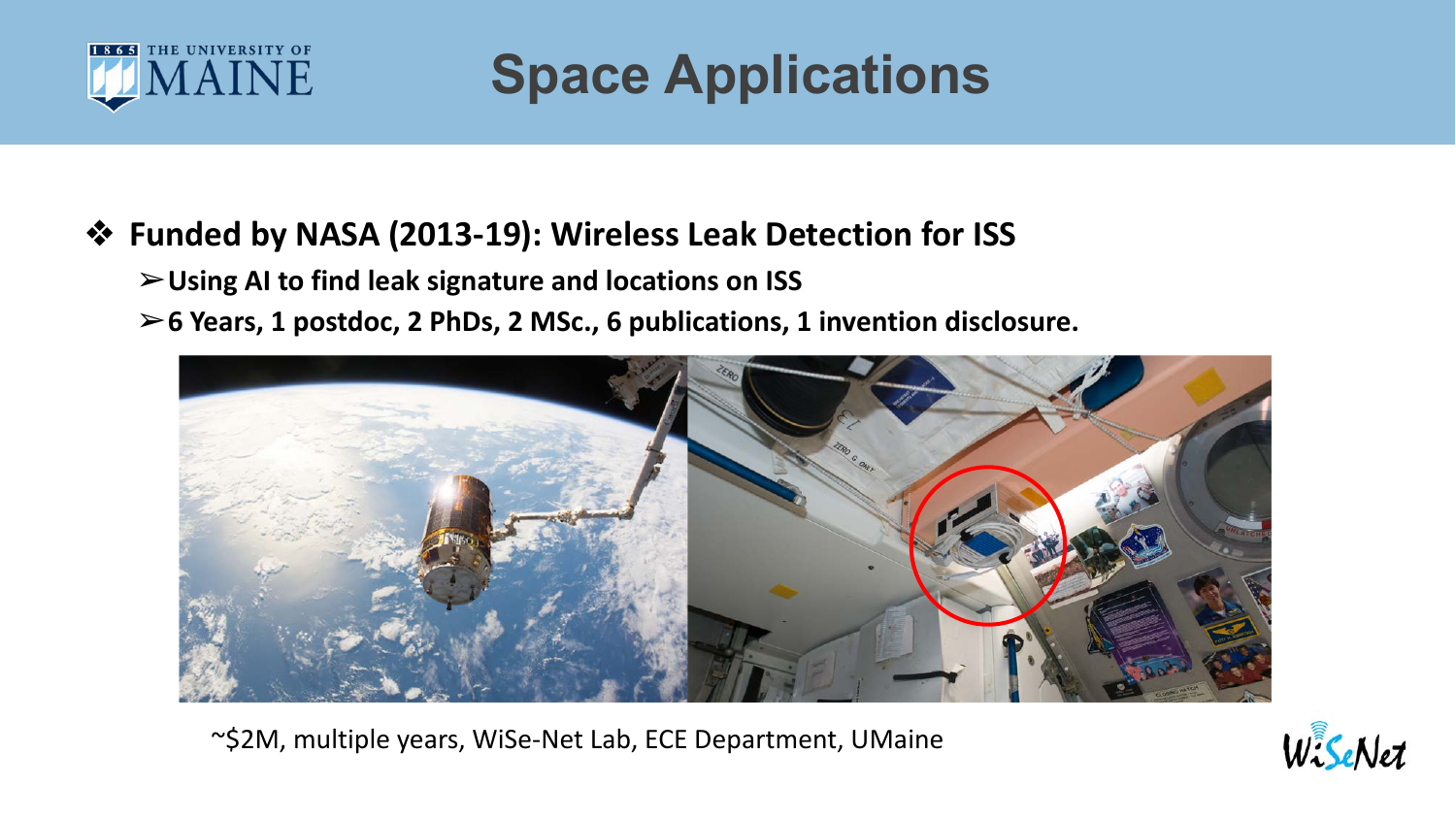

**Healthcare Applications**

### ❖ **Funded by NIH (2018-20): Wireless Sensors for ADRD/MCI**

➢**Using AI to detect early signs of ADRD and MCI**

➢**2 Years, 1 postdoc, 1 PhD, 1 MA, 10 UGs, 4 publications, 1 awarded patent.** 



\$1M, two years, WiSe-Net Lab, ECE Department, UMaine, in collaboration with Activas-Diagnostics, and Northern Light Health.

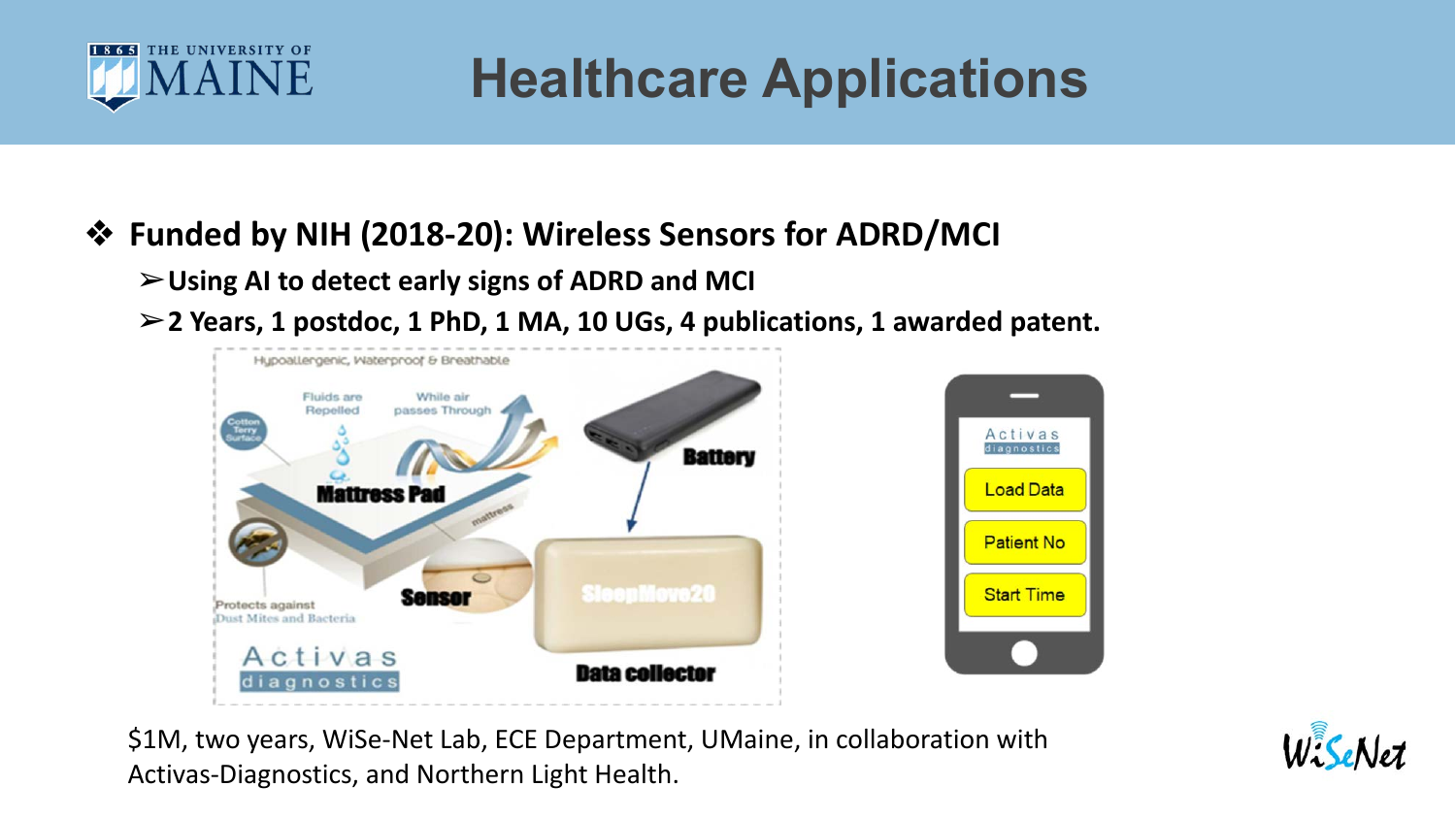

# **Environmental Applications**

### ❖ **Funded by NSF (2019-23): Using AI for Forest Monitoring**

➢**Using AI to monitor soil and forest ecosystem**

➢**3 Years, 1 PhDs, 2 UGS, on going…..**



\$6M, three years, WiSe-Net Lab, ECE Department, UMaine, in collaboration with SFR, UNH, and UVM.